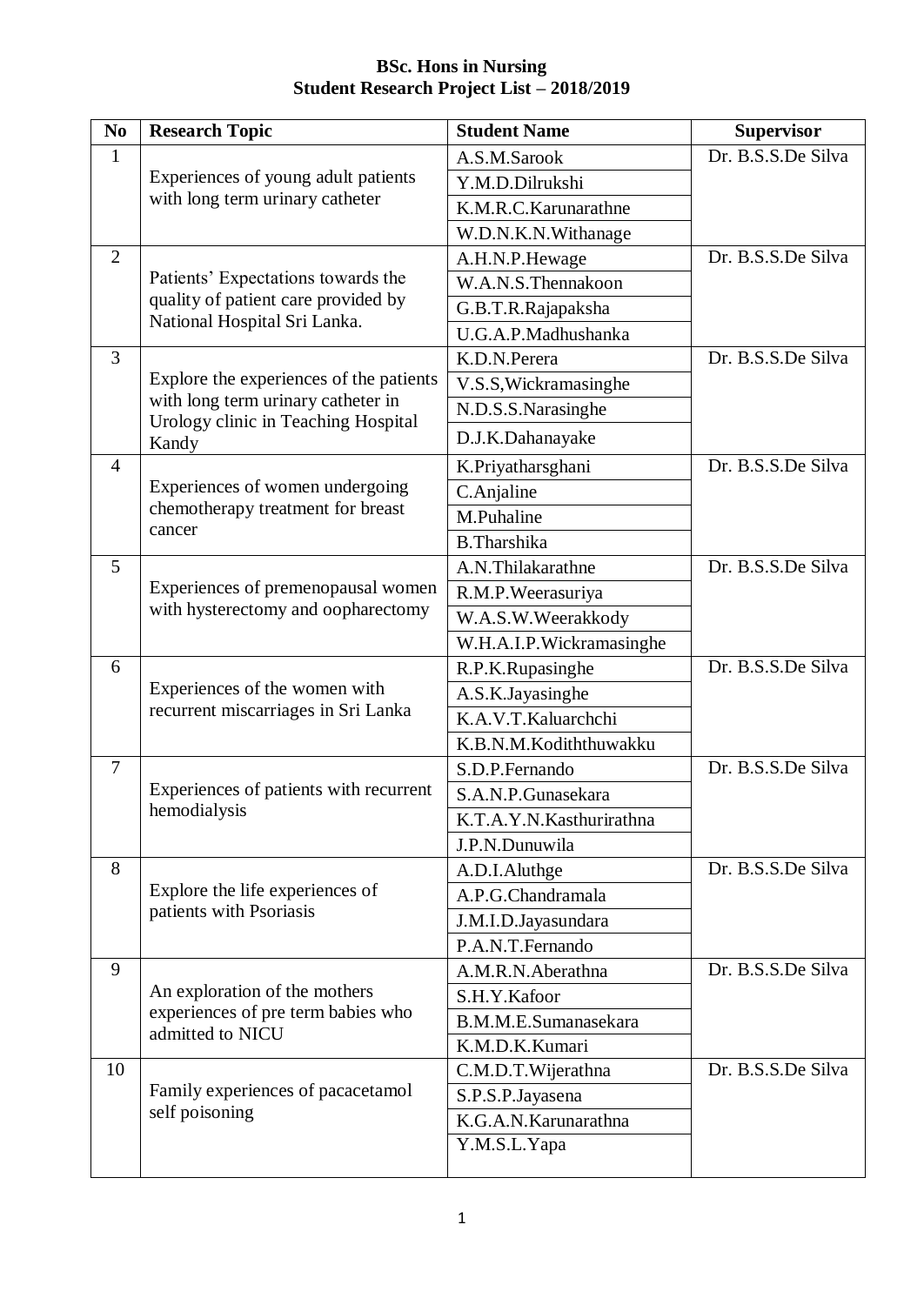| N <sub>0</sub> | <b>Research Topic</b>                                      | <b>Student Name</b>     | <b>Supervisor</b>  |
|----------------|------------------------------------------------------------|-------------------------|--------------------|
| 11             |                                                            | K.M.C.S.Senarathna      | Dr. B.S.S.De Silva |
|                | Burden of informal caregivers of<br>patients with dementia | G.V.A.P.Jayarathna      |                    |
|                |                                                            | K.M.S.Helapalla         |                    |
|                |                                                            | U.M.G.H.Chandrasekara   |                    |
| 12             | Family care givers experience with                         | A.N.M.Perera            | Dr. B.S.S.De Silva |
|                |                                                            | K.M.P.S. Weerasinghe    |                    |
|                | dementia patients                                          | H.P.S.Kumari            |                    |
|                |                                                            | O.S.M.Perera            |                    |
| 13             |                                                            | W.A.W.Pushpika          | Dr. B.S.S.De Silva |
|                | Experiences of family care givers                          | A.R.M.T.Sawahir         |                    |
|                | related to stroke survivors                                | R.M.N.Rathnayaka        |                    |
|                |                                                            | R.A.D.P.Rathnayaka      |                    |
| 14             |                                                            | K.A.V.Kodithuwakku      | Dr. B.S.S.De Silva |
|                | Explore experiences of caregivers of                       | C.M.P.Liyanage          |                    |
|                | schizophrenia patients                                     | D.A.D.S.R.Jayasekara    |                    |
|                |                                                            | K.N.S.Silva             |                    |
| 15             |                                                            | D.K.Mannapperuma        | Dr. B.S.S.De Silva |
|                | Experiences of the patients with                           | A.M.K.N.Ahalagolla      |                    |
|                | colorectal cancer                                          | K.H.G.Nilnimi           |                    |
|                |                                                            | D.W.K.C.Weerathunga     |                    |
| 16             |                                                            | B.M.M.E.K.Basnayaka     | Dr. B.S.S.De Silva |
|                | Women's Experience on Prostitution                         | W.A.P.H.S.Wanniarachchi |                    |
|                |                                                            | S.A.P.K.Sakalasooriya   |                    |
|                |                                                            | R.A.D.K.Sewwandi        |                    |
| 17             |                                                            | R.A.P.Kandegedara       | Dr. B.S.S.De Silva |
|                | Explore the experiences of the kidney                      | I.R.A.M.Wimaladharma    |                    |
|                | donors after donation                                      | A.G.P.S. Wijesena       |                    |
|                |                                                            | K.K.N.S.Wijerathna      |                    |
| 18             |                                                            | H.P.O.L.Pathirathna     | Dr. B.S.S.De Silva |
|                | The selection of the self inflicted                        | S.D.W.Karunathilaka     |                    |
|                | burns suicides: women's perspectives                       | R.H.P.K.Ehaliyagoda     |                    |
|                |                                                            | E.G.D.Ediriweera        |                    |
| 19             |                                                            | S.N.B.G.C.K.Jayathilaka | Dr. B.S.S.De Silva |
|                | Experiences of mother with child in                        | W.M.N.K.Wijekoon        |                    |
|                | pediatric ICU                                              | D.R.R.Maldeniya         |                    |
|                |                                                            | C.P.K.Dassanayaka       |                    |
| 20             |                                                            | B.A.T.N.Bulathsinghala  | Dr. B.S.S.De Silva |
|                | Experiences of family member related                       | S.K.R.Senadheera        |                    |
|                | to the organ donation of their brain<br>death patient      | L.N.D.Amarasinghe       |                    |
|                |                                                            | A.K.A.Madhuwanthi       |                    |
|                |                                                            |                         |                    |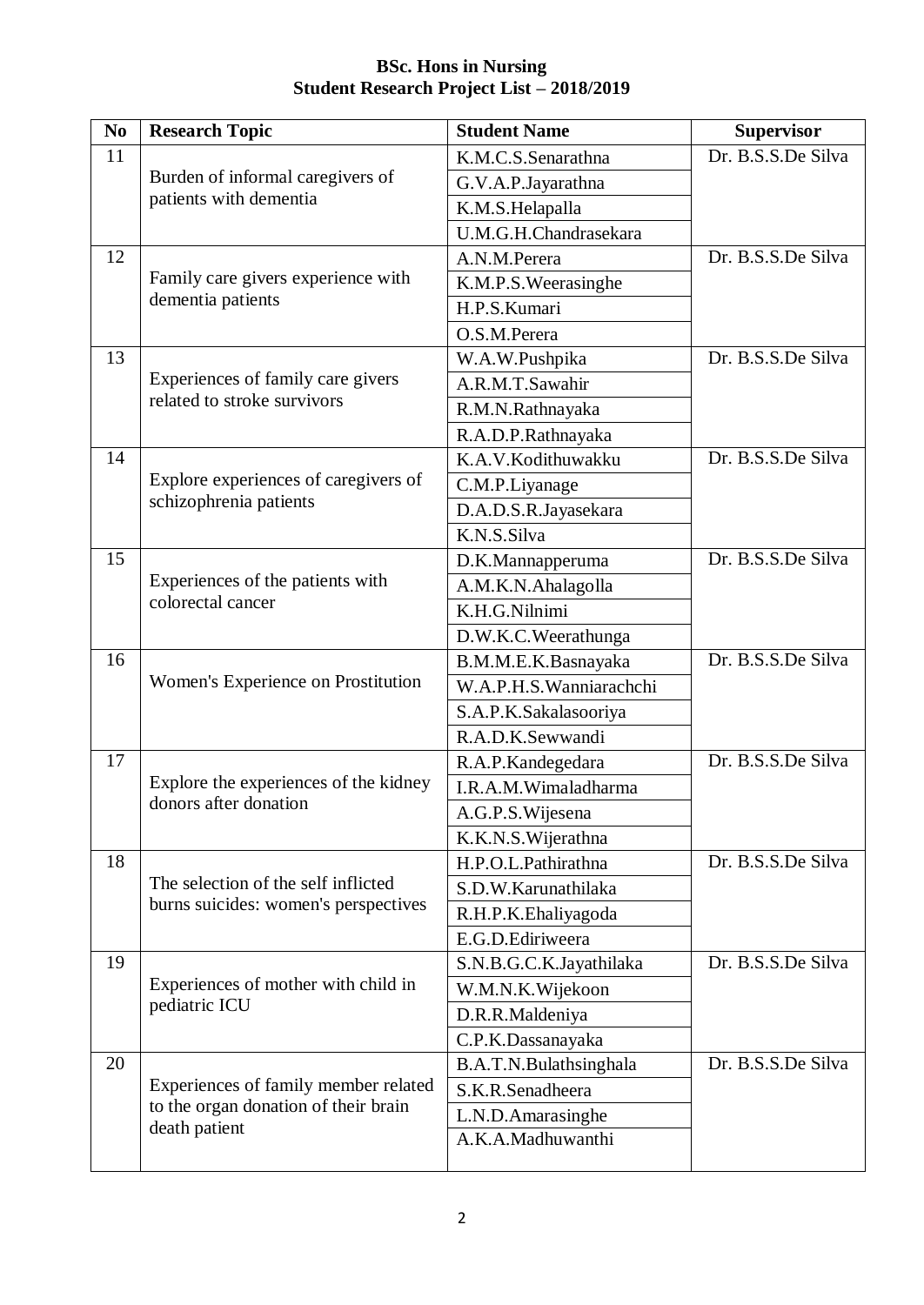| N <sub>0</sub> | <b>Research Topic</b>                                                           | <b>Student Name</b>     | <b>Supervisor</b>              |
|----------------|---------------------------------------------------------------------------------|-------------------------|--------------------------------|
| 21             |                                                                                 | D.M.A.B.Abesinghe       | Dr. B.S.S.De Silva             |
|                | Identification of food habits associated                                        | A.R.W.M.B.W.S.D.Madhush |                                |
|                | with colorectal cancer among state                                              | ani                     |                                |
|                | workers                                                                         | K.M.C.K.Senawirathna    |                                |
|                |                                                                                 | D.M.D.K.Ariyadasa       |                                |
| 22             |                                                                                 | I.T.G.L.R.Rathnalanka   | Dr. B.S.S.De Silva             |
|                | Primi' mothers expectations related to                                          | S.M.N.Subasinghe        |                                |
|                | vaginal delivery                                                                | P.R.N.C.Senawirathna    |                                |
|                |                                                                                 | K.M.D.Dulanjali         |                                |
| 23             |                                                                                 | W.M.Y.C.Sarasi Kumari   | Ms. P.W.G.D.P.                 |
|                | Mother's experience with Thalassemic                                            | Y. Dushyanthi Dilrukshi | Samarasekara                   |
|                | child                                                                           | D.Mudalihetti           |                                |
|                |                                                                                 | V.R.C.M.Jayaratne       |                                |
| 24             |                                                                                 | W.P.Silva               | Ms. P.W.G.D.P.                 |
|                | Knowledge, attitudes and practices on                                           | B.M.K.S.Permuna         | Samarasekara                   |
|                | Diabetic Diet, women with gestational<br>diabetic mellitus                      | M.W.G.J.Miyanwala       |                                |
|                |                                                                                 | H.P.K.D.Pathirana       |                                |
| 25             |                                                                                 | A.D.I.Neranjala         | Ms. P.W.G.D.P.<br>Samarasekara |
|                | Knowledge, Practices and risk factors<br>of needle stick injuries among Nursing | B.D.Y.W.Weerasinghe     |                                |
|                |                                                                                 | N.M.M.Pushparani        |                                |
|                | students                                                                        | H.M.U.Herath            |                                |
| 26             |                                                                                 | W.A.D.U.Weerathunga     | Ms. P.W.G.D.P.                 |
|                | Knowledge, attitudes and barriers of                                            | HM.V.N.Jayamali         | Samarasekara                   |
|                | Dog owners, related to Rabies and                                               | H.A.D.L.N.Perera        |                                |
|                | Domestic dog vaccination                                                        | R.M.N.D.Rathnayaka      |                                |
| 27             |                                                                                 | D.M.B.A.Dassanayaka     | Ms. P.W.G.D.P.                 |
|                | Experiences of mothers' regarding                                               | O.M.U.Anushani          | Samarasekara                   |
|                | febrile convulsions with their children                                         | A.M.U.D.Arampathi       |                                |
|                |                                                                                 | W.P.W.S.Puhulpanawa     |                                |
| 28             |                                                                                 | R.M.T.Sanjeewani        | Ms. P.W.G.D.P.                 |
|                | Problems faced by the hemodialysis                                              | K.A.B.Chamudi           | Samarasekara                   |
|                | patients in NHSL                                                                | K.A.I.N.Abesekara       |                                |
|                |                                                                                 | A.M.G.L.Dissanayaka     |                                |
| 29             |                                                                                 | U.D.P.M.Gunasinghe      | Ms. P.W.G.D.P.                 |
|                | Nurse's Knowledge, Attitudes and                                                | D.K.J.Arunashanthi      | Samarasekara                   |
|                | Practice regarding Kangaroo mother                                              | M.M.Bhagya              |                                |
|                | care among nurses in Castle Street<br>Hospital for Women                        | D.E.C.Wickramarachchi   |                                |
| 30             |                                                                                 | H.T.S.Mihirani          | Ms. P.W.G.D.P.                 |
|                | Nurses knowledge practices and                                                  | M.K.H.Danushini         | Samarasekara                   |
|                | barriers in prevention of pressure                                              | U.A.S.Dhammi            |                                |
|                | ulcers                                                                          | K.G.Y.Ranmini           |                                |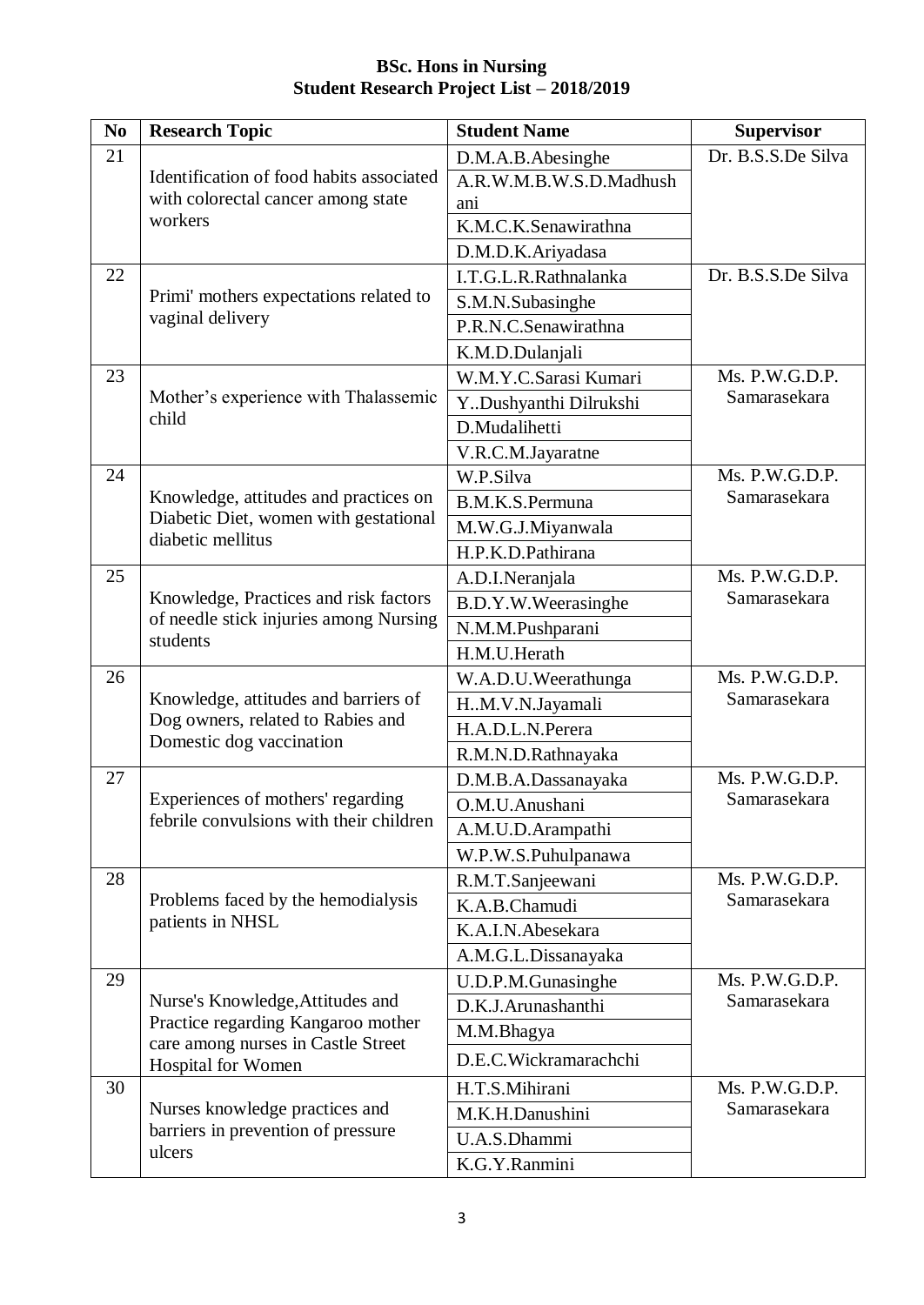| N <sub>0</sub> | <b>Research Topic</b>                                                                            | <b>Student Name</b>     | <b>Supervisor</b>                   |
|----------------|--------------------------------------------------------------------------------------------------|-------------------------|-------------------------------------|
| 31             |                                                                                                  | V.S.K.Karunarathna      | $\overline{\text{Ms}}$ . P.W.G.D.P. |
|                | Percieved acute coronary syndrome                                                                | T.N.Liyanarachchi       | Samarasekara                        |
|                | risk factors among young females                                                                 | B.H.S.Yasanthika        |                                     |
|                |                                                                                                  | H.G.K.Pallegedara       |                                     |
| 32             |                                                                                                  | H.K.P.Prabodhanie       | Ms. P.W.G.D.P.                      |
|                | Student Nurses perception towards the                                                            | R.M.L.D.Ranathunga      | Samarasekara                        |
|                | support provided by staff nurses in                                                              | G.D.Colombohewage       |                                     |
|                | their clinical setting                                                                           | S.A.Harshani            |                                     |
| 33             |                                                                                                  | M.I.Anuradha            | Ms. P.W.G.D.P.                      |
|                | The Study of Cardiovascular Patients                                                             | S.P.S.Deepani           | Samarasekara                        |
|                | Experiences after Implantable                                                                    | U.W.W.S.Vithana         |                                     |
|                | Cardioverter Defrillator(ICD)                                                                    | S.K.C.Sadamali          |                                     |
| 34             |                                                                                                  | D.L.J.P.Liyanage        | Ms. P.W.G.D.P.                      |
|                | Problem Faced by Young adult                                                                     | H.L.Y.S.Rathnayaka      | Samarasekara                        |
|                | paraplegic spinal cord injury patients                                                           | A.K.H.D.Dharmadasa      |                                     |
|                | during rehabilitation                                                                            | U.M.N.K.Jayatissa       |                                     |
| 35             |                                                                                                  | W.K.C.Wijesiri          | Ms. P.W.G.D.P.                      |
|                | Related factors for acute respiratory<br>tract infections among children below<br>6 years of age | H.C.W.Sumanasiri        | Samarasekara                        |
|                |                                                                                                  | G.H.Y.A.Yasarathna      |                                     |
|                |                                                                                                  | S.A.T.Samarasinghe      |                                     |
| 36             |                                                                                                  | W.G.D.K.N.Weragoda      | Ms. P.W.G.D.P.                      |
|                | Physical and Psychological Problems                                                              | E.K.T.M.Somarathna      | Samarasekara                        |
|                | of Patient Having HIV/AIDS at                                                                    | A.M.T.Subashini         |                                     |
|                | <b>NCTH Ragama</b>                                                                               | P.H.V.Pathirathna       |                                     |
| 37             |                                                                                                  | R.A.Vithanarachchi      | Ms. P.W.G.D.P.                      |
|                | Factors related to hyperthyroidism                                                               | H.S.P.Preethi           | Samarasekara                        |
|                | among females admitted to Teaching<br>Hospital Karapitiya                                        | M.S.Kalupahana          |                                     |
|                |                                                                                                  | K.V.S.Jayangani         |                                     |
| 38             |                                                                                                  | M.P.S.P.Harischandra    | Ms. P.W.G.D.P.                      |
|                | Factors effecting the compliance for                                                             | I.M.D.S.Bandara         | Samarasekara                        |
|                | treatment among TB patients<br>attending the chest clinic Kurunagela                             | S.L.Hettiarchchi        |                                     |
|                |                                                                                                  | R.M.N.G.Weerasekara     |                                     |
| 39             |                                                                                                  | U.G.A.A.N.Kumari        | Ms. P.W.G.D.P.                      |
|                | Challenges faced by family care givers                                                           | T.T.Harshani            | Samarasekara                        |
|                | of patients at NIMH Sri Lanka                                                                    | N.Gunawardana           |                                     |
|                |                                                                                                  |                         |                                     |
| 40             |                                                                                                  | I.K.G.T.P.Thilakarathna | Ms. P.W.G.D.P.                      |
|                | Experiences of patients admitted to<br>dialysis Unit, Teaching Hospital                          | H.M.I.Atharagalla       | Samarasekara                        |
|                |                                                                                                  | H.P.K.Bulathgama        |                                     |
|                | Kandy for Hemodialysis                                                                           | R.M.G.H.H.Ekanayaka     |                                     |
|                |                                                                                                  |                         |                                     |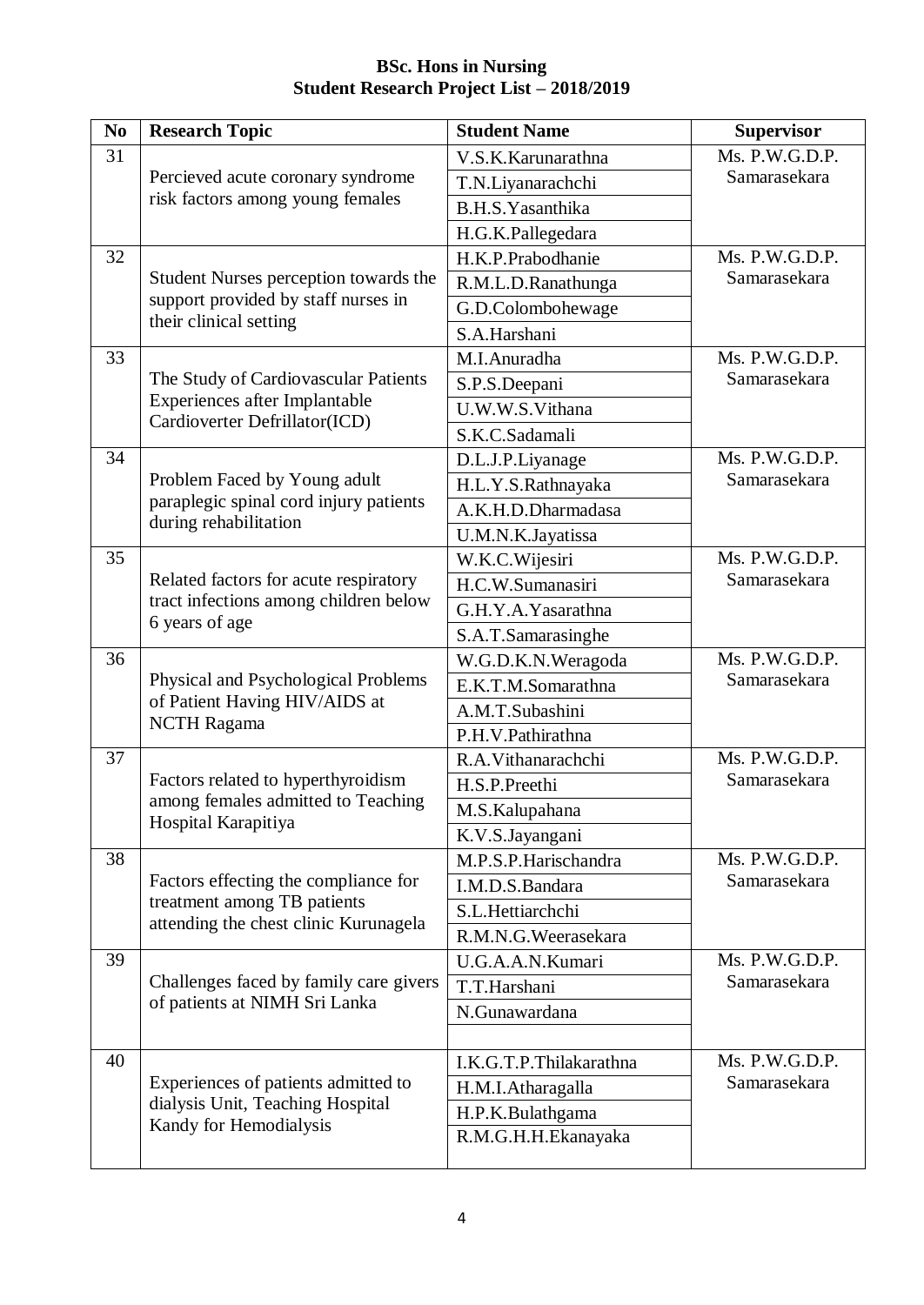| N <sub>0</sub> | <b>Research Topic</b>                                                                                          | <b>Student Name</b>     | <b>Supervisor</b> |
|----------------|----------------------------------------------------------------------------------------------------------------|-------------------------|-------------------|
| 41             |                                                                                                                | R.A.N.D.Jayasekara      | Ms. P.W.G.D.P.    |
|                | Influencing factors for increasing                                                                             | U.S.C.Suranjith         | Samarasekara      |
|                | leptospyrosis notified patients                                                                                | T.D.Lokuwithana         |                   |
|                | admitted to General Hospital<br>Kaluthara in 2018                                                              | S.P.L.Peiris            |                   |
| 42             |                                                                                                                | W.A.M.Priyangani        | Ms. P.W.G.D.P.    |
|                | Level of Job Stress, coping strategies                                                                         | R.M.C.PRathnayakage     | Samarasekara      |
|                | and Burnout among psychiatric nurses                                                                           | P.M.C.N.Pathiraja       |                   |
|                | working at NIMH Srilanka                                                                                       | R.D.N.T.Kumari          |                   |
| 43             |                                                                                                                | A.G.D.S.Somathilaka     | Ms. P.W.G.D.P.    |
|                | Lower limb vericose vein among                                                                                 | W.K.Sirisena            | Samarasekara      |
|                | nurses in teaching hospital Peradeniya                                                                         | M.G.A.Priyadarshani     |                   |
|                |                                                                                                                | G.L.C.K.Galketiya       |                   |
| 44             |                                                                                                                | T.M.Nadeeka             | Ms. P.W.G.D.P.    |
|                | Knowledge, attitudes and practices on                                                                          | M.J.A.M.S.C.S.Jayaweera | Samarasekara      |
|                | Diabetic Diet, women with gestational                                                                          | Y.Thuwaraha             |                   |
|                | diabetic mellitus                                                                                              | K.B.P.Remilika          |                   |
| 45             |                                                                                                                | A.H.D.A.S.Gunawardhana  |                   |
|                | Factors related to domestic violence in<br>pregnant women                                                      | E.H.M.D.Herath          | Dr. K.A. Sriyani  |
|                |                                                                                                                | V.Priyangika            |                   |
|                |                                                                                                                | M.G. Wewagedara         |                   |
| 46             |                                                                                                                | P.A.A.Mihirani          |                   |
|                | The impact of nurses shortage on job                                                                           | G.M.A.Madhuwanthi       | Dr. K.A. Sriyani  |
|                | outcome                                                                                                        | M.T.A.Sadamali          |                   |
|                |                                                                                                                | R.A.R.S.Jayawardhana    |                   |
|                |                                                                                                                | W.A.K.N.Arachchi        |                   |
| 47             |                                                                                                                | K.S.C.Silva             |                   |
|                | <b>Awareness of Autism Spectrum</b>                                                                            | V.G.P.S.Priyanka        | Dr. K.A. Sriyani  |
|                | disorders among in primary school<br>teachers in Galle educational Zone                                        | A.M.N.Nadeeshani        |                   |
|                |                                                                                                                | K.D.C.Madhushani        |                   |
| 48             |                                                                                                                | R.M.A.Kumudumalee       |                   |
|                | <b>Student Nurses' learning challenges</b>                                                                     | L.R.B.Lakmali           | Dr. K.A. Sriyani  |
|                | during clinical placement in the<br>operating theatre                                                          | T.N.K.Thudugala         |                   |
|                |                                                                                                                | S.V.Nishantha           |                   |
| 49             |                                                                                                                | T.Yogeswaran            |                   |
|                | Non pharmachological pain<br>management methods used by nurses                                                 | Nishanthini             | Dr. K.A. Sriyani  |
|                | at teaching hospital Batticaloa                                                                                | M.Jayanee               |                   |
|                |                                                                                                                | E.Niluckshanah          |                   |
| 50             |                                                                                                                | D.H.Manamperi           |                   |
|                | Percieved related factors for long<br>hospital stay among postnatal mothers<br>at Teaching Hospital Mahamodara | K.G.D.Thangani          | Dr. K.A. Sriyani  |
|                |                                                                                                                | D.K.D.J.Kankanamge      |                   |
|                |                                                                                                                | C.M.Gunasekara          |                   |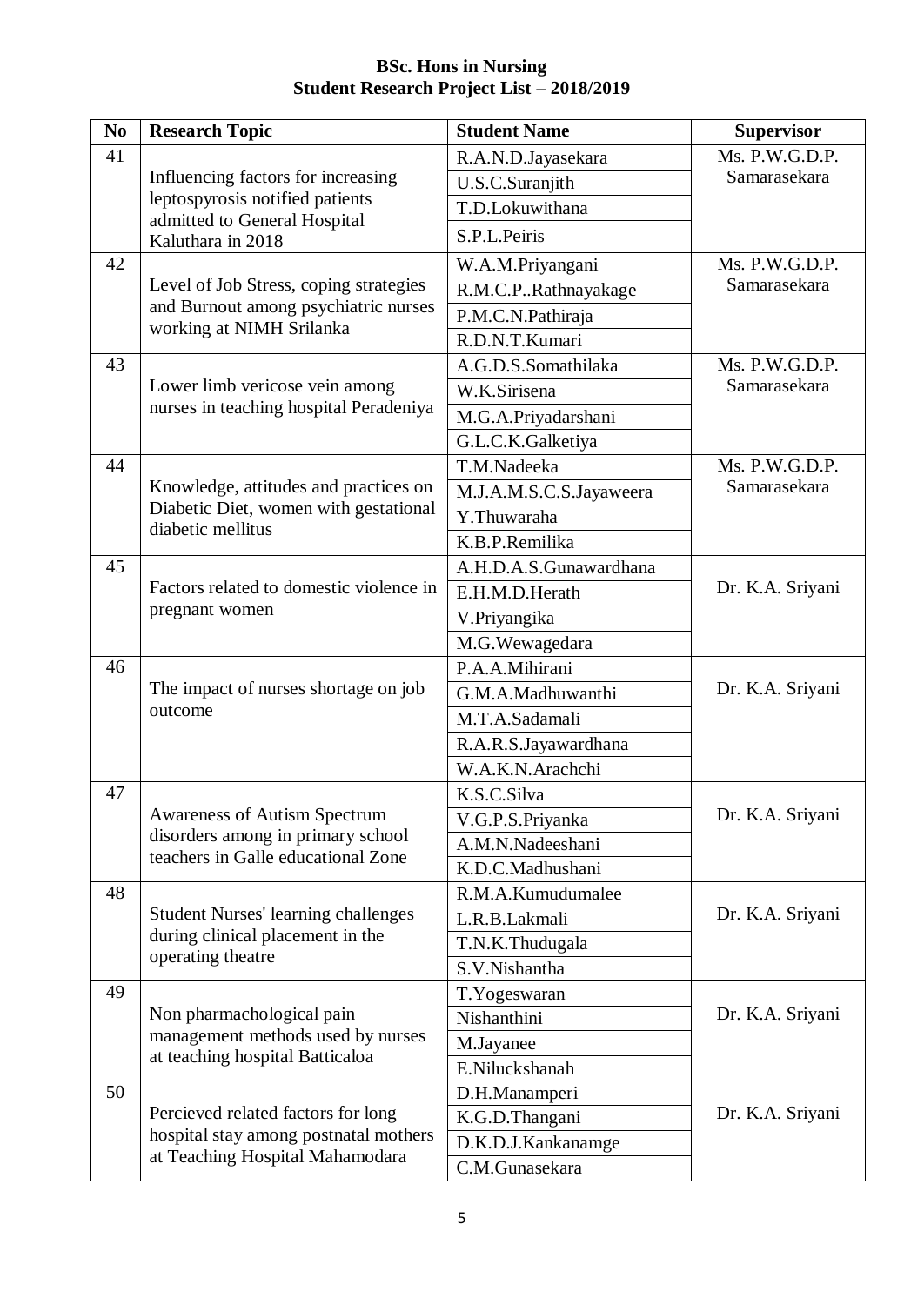| N <sub>0</sub> | <b>Research Topic</b>                                                                                                       | <b>Student Name</b>       | <b>Supervisor</b> |
|----------------|-----------------------------------------------------------------------------------------------------------------------------|---------------------------|-------------------|
| 51             |                                                                                                                             | Ms. D. Heenipallage       | Dr. K.A. Sriyani  |
|                | Explore experiences of mothers                                                                                              | Ms.Herath                 |                   |
|                | having children with attention deficit                                                                                      | G.R.N.Jayadewa            |                   |
|                | hyperactive disorder below 10 years<br>old                                                                                  | G.I.Geethanjali           |                   |
| 52             |                                                                                                                             | A.S.K.Yatawara            | Dr. K.A. Sriyani  |
|                | Factors influencing for coronary Heart                                                                                      | P.Skolastica              |                   |
|                | Disease among young Adult                                                                                                   | I.Pathmawathi             |                   |
|                |                                                                                                                             | P.Upenthiran              |                   |
| 53             |                                                                                                                             | K.Layan                   | Dr. K.A. Sriyani  |
|                | Pain Management Barriers among                                                                                              | R.M.M.N.Rathnayaka        |                   |
|                | Critical Care Nurses in ICU, PGH                                                                                            | R.M.C.U.Rathnayake        |                   |
|                | Kurunegala                                                                                                                  | D.M.V.D.S.Samaradiwakara  |                   |
| 54             |                                                                                                                             | G.A.L.P.Gunasekara        |                   |
|                | Factors associated with cesarean                                                                                            | P.G.S.Pathirana           |                   |
|                | section among mothers admitted to the                                                                                       | W.W.A.S.Jayasinghe        | Dr. K.A. Sriyani  |
|                | Castle Street Hospital for women                                                                                            | W.A.S.M.R.S.N.Dissanayake |                   |
| 55             |                                                                                                                             | U.T.C.Udakanda            |                   |
|                | Impact of keratoconus on vision<br>related quality of life among clinc<br>attendees in the National Eye Hospital<br>Colombo | R.A.D.D.Sewwandi          |                   |
|                |                                                                                                                             | R.D.C.M.Thilakarathna     | Dr. K.A. Sriyani  |
|                |                                                                                                                             | H.M.A.Senanayaka          |                   |
| 56             | Knowledge, Practices and Barriers of                                                                                        | V.M.I.P.Siriwardhana      |                   |
|                | Using Metered Dose Inhalers among                                                                                           | H.M.R.B.Dissanayake       |                   |
|                | Patients with Bronchial Asthma and                                                                                          | W.M.D.P.Walisundara       | Dr. K.A. Sriyani  |
|                | Chronic Obstructive Pulmonary<br><b>Disease</b>                                                                             | A.P.M.D.Ushani            |                   |
| 57             |                                                                                                                             | R.D.I.S.Sirisena          |                   |
|                | <b>Impact of Work Place Stress among</b>                                                                                    | I.D.M.P.Udayangani        |                   |
|                | <b>Theatre Nurses</b>                                                                                                       | D.A.Balasooriya           | Dr. K.A. Sriyani  |
|                |                                                                                                                             | R.M.L.P.Rathnayaka        |                   |
| 58             |                                                                                                                             | N.M.M.Dahanayaka          |                   |
|                | Explore expereinces of breast cancer                                                                                        | N.D.B.Chandima            |                   |
|                | patients undergone chemotherapy<br>treatment at Teaching Hospital                                                           | K.M.C.Rukmali             | Dr. K.A. Sriyani  |
|                | Karapitiya                                                                                                                  | M.N.M.Rizam               |                   |
| 59             |                                                                                                                             | B.A.M.S.S.Sirrinilame     |                   |
|                | Nurses perceptions towards use of                                                                                           | W.A.S.M.Wickramasinghe    |                   |
|                | advance medical devices                                                                                                     | A.D.U.Dharmasiri          | Dr. K.A. Sriyani  |
|                |                                                                                                                             | W.M.R.Weerabahu           |                   |
| 60             |                                                                                                                             | S.L. Karunanayaka         |                   |
|                | Factors effecting for obesity among                                                                                         | H.G.I.Harshi              | Dr. K.A. Sriyani  |
|                | age 13-15 years old school children in<br>Gall educational zone                                                             | J.V.Jothimuni             |                   |
|                |                                                                                                                             | C.N.Heegodaarachchi       |                   |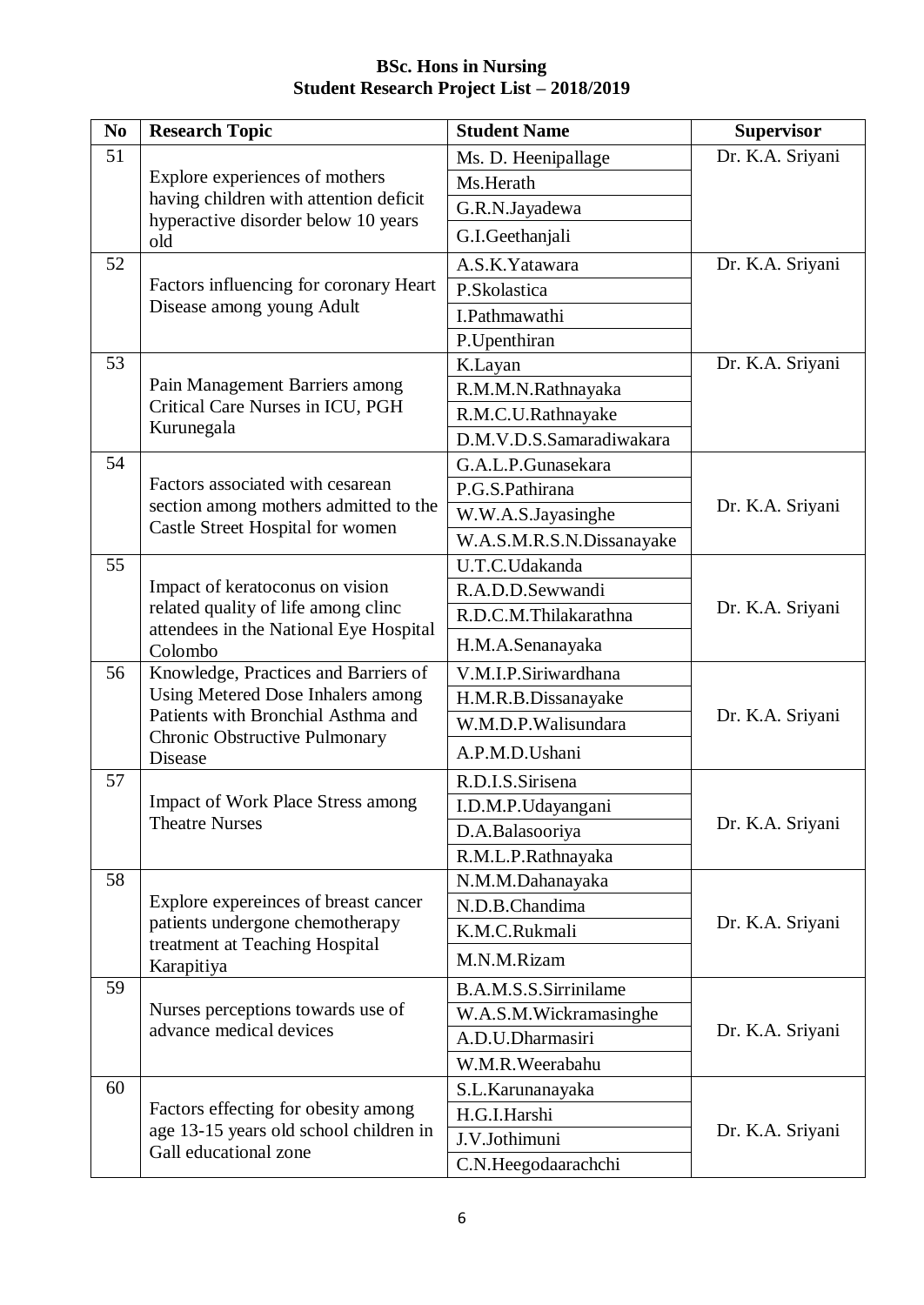| N <sub>0</sub> | <b>Research Topic</b>                                                   | <b>Student Name</b>    | <b>Supervisor</b>  |
|----------------|-------------------------------------------------------------------------|------------------------|--------------------|
| 61             |                                                                         | J.P.Rupa Ranjani       |                    |
|                | Patients satisfaction on non clinical                                   | R.M.C.Rathnayake       |                    |
|                | services in Teaching Hospital                                           | M.G.N.D.Siriwardhana   | Dr. K.A. Sriyani   |
|                | Mahamodara                                                              | G.G.S.P.Chandrarathna  |                    |
| 62             |                                                                         | K.Kirupakaran          |                    |
|                | Nurses experience regarding the                                         | K.Janarthanan          |                    |
|                | management of patients with self-<br>ingestion of agrochemicals in      | P.Kirisha              | Dr. K.A. Sriyani   |
|                | Government hospital of Jaffna District                                  | R.Navitha              |                    |
| 63             |                                                                         | A.D.M.Athukorala       |                    |
|                | Awareness, Attitudes and Practices of                                   | W.A.S.M.Wijesinghe     |                    |
|                | <b>Breast Cancer Screening Measurers</b>                                | H.A.W.S.Hatanarchchi   | Dr. K.A. Sriyani   |
|                | among Female Teachers in Giriulla<br><b>Educational</b> zone            | P.C.Wickramasinghe     |                    |
| 64             |                                                                         | A.Sandhiqe Ali         |                    |
|                | The Factors affecting to Continue                                       | S.Devakumar            |                    |
|                | Higher Education among Nurses in                                        | V.Thanushan            | Dr. W.N. Priyanthi |
|                | teaching Hospital, Batticaloa                                           | S.Fahmina              |                    |
| 65             |                                                                         | H.M.W.H.Rathnasiri     |                    |
|                | Assess Knowledge and practices of                                       | R.P.P.R.S. Wijerathna  |                    |
|                | family planning of married women in<br>rural area of Godakanda          | S.M.Kariyawasam        | Dr. W.N. Priyanthi |
|                |                                                                         | R.K.A.N.Pryadarshani   |                    |
| 66             |                                                                         | I.U.Kulasekara         |                    |
|                | Factors related to preterm birth among                                  | W.A.D.S.Perera         |                    |
|                | babies born in Srijayawardanapura<br>General Hospital                   | K.H.S.Minuri           | Dr. W.N. Priyanthi |
|                |                                                                         | P.M.A.Kumari           |                    |
| 67             |                                                                         | A.A.N.D.Perera         |                    |
|                | Factors effect to early detection of                                    | A.M.S.Shyamali         |                    |
|                | breast cancer among women who<br>diagnosed with breast cancer in Breast | T.M.Hewage             | Dr. W.N. Priyanthi |
|                | Clinic of NHSL                                                          | S.G.T.N.Gamage         |                    |
| 68             |                                                                         | K.M.A.C.Kekulandara    |                    |
|                | Primi mothers knowlwdge, attitudes                                      | W.A.N.M.Wasala Aluthge |                    |
|                | and practices regarding diarrhea<br>among children under 5 years in     | E.A.R.Kumari           | Dr. W.N. Priyanthi |
|                | <b>Teaching Hospital Kandy</b>                                          | D.F.R.I.Lakshini       |                    |
| 69             |                                                                         | D.M.Hirimuthugoda      |                    |
|                | Patients' life experiences with chronic<br>heart failure                | G.G.Swarnalatha        |                    |
|                |                                                                         | A.H.A.D.R.Amunugama    | Dr. W.N. Priyanthi |
|                |                                                                         | C.S.M.Kulathilaka      |                    |
| 70             |                                                                         | G.T.Lakmali            |                    |
|                | An exploration of family care giver's                                   | K.V.G.S.G.Vithana      |                    |
|                | expereiences of patients with<br>Paraplegia                             | K.J.M.C.Samanmali      | Dr. W.N. Priyanthi |
|                |                                                                         | C.H.S.Rupasinghe       |                    |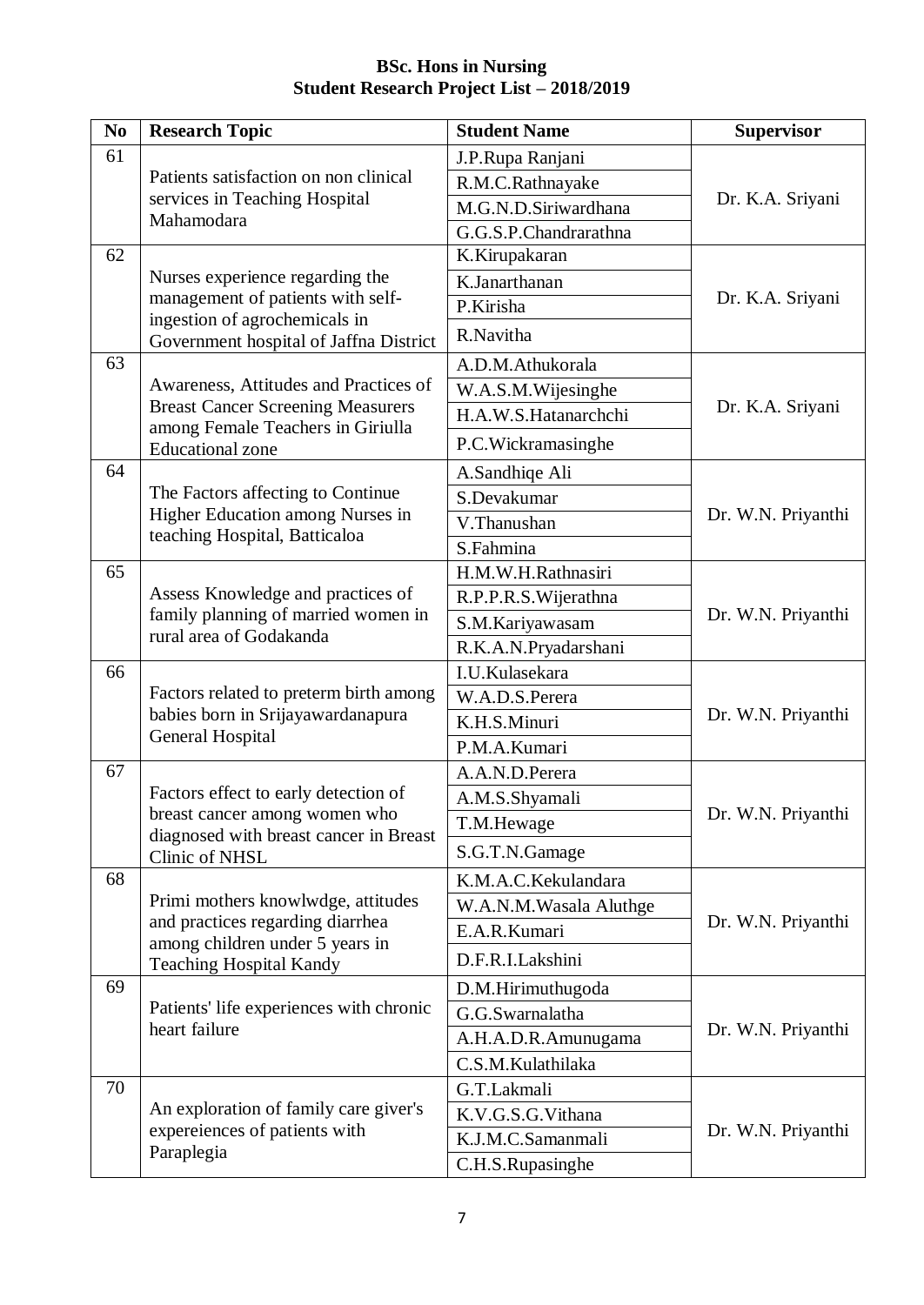| N <sub>0</sub> | <b>Research Topic</b>                                                                     | <b>Student Name</b>      | <b>Supervisor</b>  |
|----------------|-------------------------------------------------------------------------------------------|--------------------------|--------------------|
| 71             |                                                                                           | K.D.T.Abrew              |                    |
|                | Risk factors for under nutrition among                                                    | H.M.I.K.Herath           |                    |
|                | under 5 years children in                                                                 | D.J.S.Perera             | Dr. W.N. Priyanthi |
|                | Obesekarapura, Colombo District                                                           | S.S.T.D.S.Gunasekara     |                    |
| 72             |                                                                                           | D.G.L.Nadeeshani         |                    |
|                | Factors influencing replases among                                                        | M.G.P.K.Perera           |                    |
|                | psychiatric patients in NHSL                                                              | C.M.Nagodawithana        | Dr. W.N. Priyanthi |
|                |                                                                                           | M.I.M.Ifham              |                    |
| 73             |                                                                                           | K.M.G.C.S. Wijayarathna  |                    |
|                | Factors related to obesity among                                                          | H.P.S.Ayesha             |                    |
|                | teenagers                                                                                 | W.A.N.Tharangani         | Dr. W.N. Priyanthi |
|                |                                                                                           | A.A.K.K.Dias             |                    |
| 74             |                                                                                           | J.P.C.Jayawickrama       |                    |
|                | Factors related to obesity among                                                          | G.C.S.Amarathunga        |                    |
|                | teenagers                                                                                 |                          | Dr. W.N. Priyanthi |
|                |                                                                                           |                          |                    |
| 75             |                                                                                           | K.L.C.N.Jayamali         |                    |
|                | Factors related to poor drug                                                              | N.A.Sumanasinghe         |                    |
|                | compliance among the type 2 Diabetic                                                      | A.G.J.N.Somathilaka      |                    |
|                | Mellitus patients attending to<br>endocrinology clinic in Teaching<br>Hospital Karapitiya | D.D.S.Samaraweera        | Dr. W.N. Priyanthi |
| 76             |                                                                                           | P.V.S.C.V.D.Karunarathna |                    |
|                | Factors influencing pre hospital delay                                                    | P.A.R.Karunarathna       |                    |
|                | after acute mayocardial infarction                                                        | A.S.N.S.Samaranayaka     | Dr. W.N. Priyanthi |
|                |                                                                                           | W.W.A.N.Sanjeewani       |                    |
| 77             |                                                                                           | K.H.J.M.Balasooriya      |                    |
|                | Explore the expereinces of being                                                          | S.S.Sooriyaarachchi      |                    |
|                | mechanically ventilated ventilated                                                        | H.M.S.M.Karunarathna     | Dr. W.N. Priyanthi |
|                | patients                                                                                  | H.M.D.M.Karunarathna     |                    |
| 78             |                                                                                           | K.A.N.Priyadarshani      |                    |
|                | Factors related to hospital diet                                                          | H.A.G.D.Charini          |                    |
|                | consumption                                                                               | K.R.L.Sagarika           | Dr. W.N. Priyanthi |
|                |                                                                                           | R.P.A.I.Rajapaksha       |                    |
| 79             |                                                                                           | C.T.T.N.Perera           |                    |
|                | The expereinces of chemotherapy                                                           | H.M.R.Wickramasinghe     |                    |
|                | handling nurses                                                                           | W.A.A.M.Weerasinghe      | Dr. W.N. Priyanthi |
|                |                                                                                           | W.M.C.K.Samarakoon       |                    |
| 80             |                                                                                           | W.L.D.L.Keerthirathna    |                    |
|                | Factors regulated to the occupational                                                     | S.H.Obadaarachchi        |                    |
|                | hand injuries                                                                             | A.A.N.R.Dasanayaka       | Dr. W.N. Priyanthi |
|                |                                                                                           | D.D.T.Wijedasa           |                    |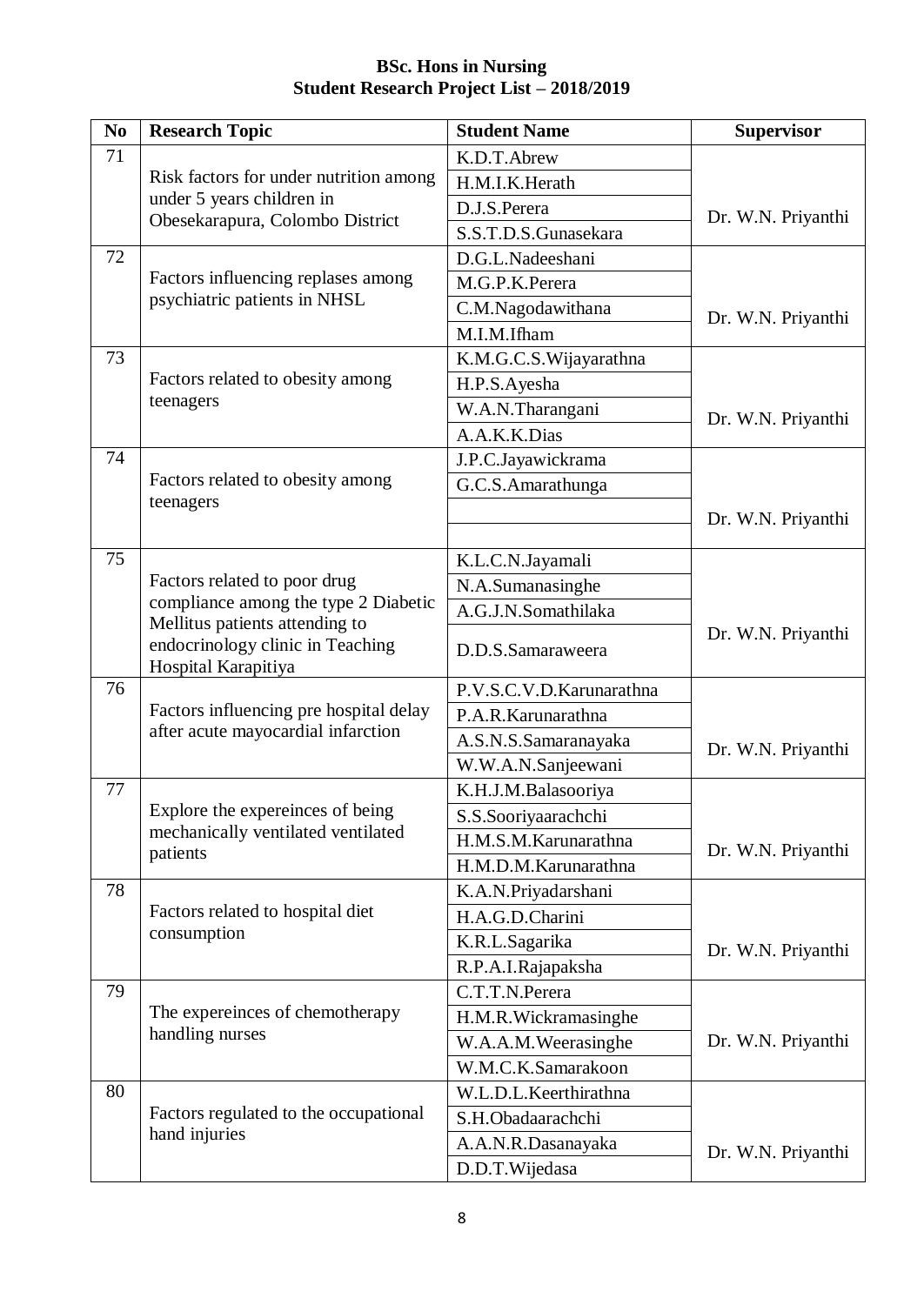| N <sub>0</sub> | <b>Research Topic</b>                                                                                                  | <b>Student Name</b>           | <b>Supervisor</b>  |
|----------------|------------------------------------------------------------------------------------------------------------------------|-------------------------------|--------------------|
| 81             |                                                                                                                        | W.A.D.M.Harshani              |                    |
|                | Identify life style factors related to                                                                                 | H.A.J.Priyadarshani           |                    |
|                | reduction of sperm count among<br>subfertile male persons                                                              | W.D.T.Nayomi                  | Dr. W.N. Priyanthi |
|                |                                                                                                                        | L.J.S.Biyagama                |                    |
| 82             |                                                                                                                        | P.C.Ekanayaka                 |                    |
|                | Explore the factors related on low                                                                                     | W.P.M.Rajapaksha              |                    |
|                | self-esteem of mentally ill patients                                                                                   | $\overline{G}$ .K.D.Sandamali | Dr. W.N. Priyanthi |
|                | follow up NIMH                                                                                                         | <b>B.G.D.Erandi</b>           |                    |
| 83             |                                                                                                                        | U.T.K.Karunarathna            |                    |
|                | Assess knowledge, attitude and                                                                                         | N.M.B.U.Nawarathna            |                    |
|                | practices about papsmear among                                                                                         | R.R.I.D.Rasika                | Dr. W.N. Priyanthi |
|                | women in Nawalapitiya MOH area                                                                                         | W.G.C.D.Weligoda              |                    |
| 84             |                                                                                                                        | G.M.I.O.Saddasena             |                    |
|                | Exploration of life experiences of                                                                                     | S.P.K.D.Ranasinghe            |                    |
|                | patients with vitiligo in dermetology<br>clinic: A Qualitative study in The                                            | S.M.D.D.Samarakoon            |                    |
|                | <b>Teaching Hospital Kandy</b>                                                                                         | L.R.N.B. Wijebandara          | Dr. W.N. Priyanthi |
| 85             |                                                                                                                        | Nirmalan                      |                    |
|                | Life experiences of mothers' with<br>spina bifida babies                                                               | I.I.Ranasinghe                |                    |
|                |                                                                                                                        | W.M.G.K.Karunarathna          | Dr. W.N. Priyanthi |
|                |                                                                                                                        | K.M.S.Nirmali                 |                    |
| 86             |                                                                                                                        | M.A.L.T.Munasinghe            |                    |
|                | Factors related to delay in seeking                                                                                    | T.S.P.P.Aathukorala           |                    |
|                | medical advices by patients with                                                                                       | N.C.K.Amarasena               | Ms. K.G.P.K        |
|                | chiken pox                                                                                                             | E.A.A.S. Wickramasinghe       | Munidasa           |
| 87             |                                                                                                                        | K.G.S.M.Karunarathna          |                    |
|                | Mother's knowledge regarding                                                                                           | T.M.P.D.U.Thennakoon          |                    |
|                | changes following immunization                                                                                         | S.M.A.I.R.Senarathn3          | Ms. K.G.P.K        |
|                |                                                                                                                        | P.G.Y.D.Premarathna           | Munidasa           |
| 88             |                                                                                                                        | W.K.M.Fernando                |                    |
|                | Knowledge and attitudes of pregnant                                                                                    | M.L.N.S.Fernando              |                    |
|                | mothers towards antenatal exercises                                                                                    | B.N.Singhebahu                | Ms. K.G.P.K        |
|                |                                                                                                                        | C.S.WIjerathna                | Munidasa           |
| 89             |                                                                                                                        | W.A.D.Dilrukshika             |                    |
|                | Experiences of parents who are having                                                                                  | S.M.T.Laksirini               |                    |
|                | child with cleft lip and palate                                                                                        | Y.M.J.M.Yapa                  | Ms. K.G.P.K        |
|                |                                                                                                                        | A.A.I.Sirimanna               | Munidasa           |
| 90             | Factors related to anemia among<br>pregnant women attending antenatal<br>clinic in District general Hospital<br>Matara | P.T.Sanjeewani                |                    |
|                |                                                                                                                        | S.P.Subasinghe                |                    |
|                |                                                                                                                        | L.C.S.Silva                   | Ms. K.G.P.K        |
|                |                                                                                                                        | D.A.R.Thilakarathna           | Munidasa           |
|                |                                                                                                                        |                               |                    |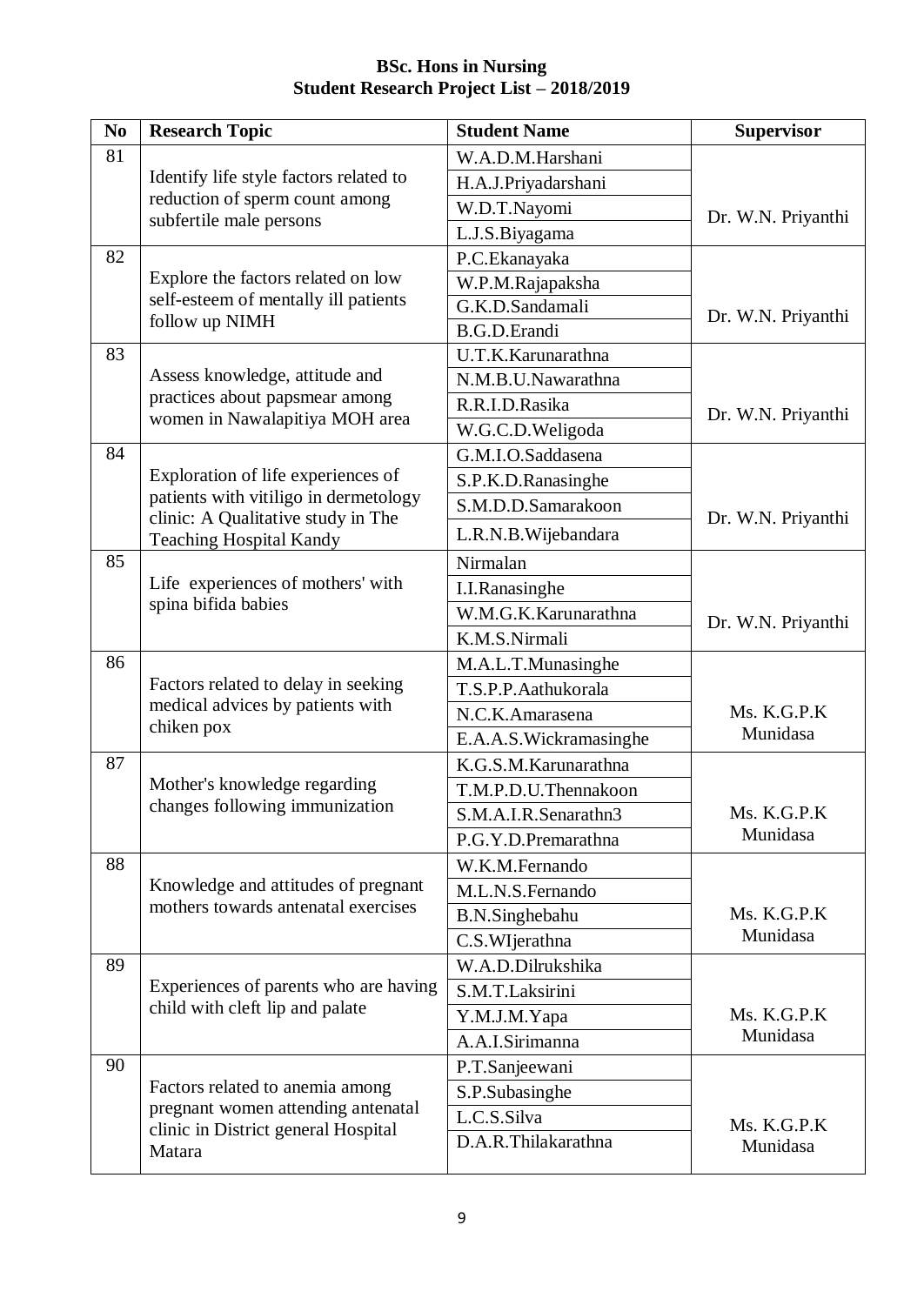| N <sub>0</sub> | <b>Research Topic</b>                              | <b>Student Name</b>                         | <b>Supervisor</b> |
|----------------|----------------------------------------------------|---------------------------------------------|-------------------|
| 91             |                                                    | K.D.N.Madhushani                            |                   |
|                | Risk factors related to Hypertension               | R.H.C.Dayananda                             |                   |
|                | among 18 - 45 years age males                      | H.M.L.Deepamala                             | Ms. K.G.P.K       |
|                |                                                    | N.N.P.Gunawardana                           | Munidasa          |
| 92             |                                                    | K.K.M.Rathnapala                            |                   |
|                | Perceived Barriers among nurses for                | K.C.N.R.Kumari                              |                   |
|                | conducting nursing research in                     | G.G.K.G.Premathilaka                        | Ms. K.G.P.K       |
|                | teaching hospital Kandy.                           | D.M.C.S.Dissanayaka                         | Munidasa          |
| 93             |                                                    | D.M.S.S.Gunarathna                          |                   |
|                | Life experiences of teenage mothers                | U.A.D.N.Kumarasinghe                        |                   |
|                | towards their pregnancy                            | E.M.T.G.D.N.Thennakoon                      | Ms. K.G.P.K       |
|                |                                                    | K.G.S.L.Komangoda                           | Munidasa          |
| 94             |                                                    | K.C.Balasooriya                             |                   |
|                | Factors related to stroke among young              | R.A.S.Kumari                                |                   |
|                | male patients                                      | H.L.T.Swarnamali                            | Ms. K.G.P.K       |
|                |                                                    | K.D.Perera                                  | Munidasa          |
| 95             |                                                    | W.P.M.S. Wickramasinghe                     |                   |
|                | Knowledge, attitude and preventive                 | T.M.S.K.Senanayaka                          |                   |
|                | practices related to Leptospyrosis                 | S.L.M.D.S.N.Samarathunga                    | Ms. K.G.P.K       |
|                | among paddy farmers in Kurunagela<br>district      | R.P.D.H.Nadheeshani                         | Munidasa          |
| 96             |                                                    | V.Janani                                    |                   |
|                | Perceived Barriers among operating                 | M.I.Mohomad Ashar                           |                   |
|                | Theatre Staff for implementation of                | Sainoon Rihan                               | Ms. K.G.P.K       |
|                | the surgical safety check list at TH<br>Battiacola | M.Sujathta                                  | Munidasa          |
| 97             |                                                    | B.Yasodharan                                |                   |
|                | A study on factors related to poor                 | <b>B.C.Valantina Filcia</b>                 |                   |
|                | glycaemic control among type-2                     | U.Kajaani                                   | Ms. K.G.P.K       |
|                | diabetes patients in diabetic clinic               |                                             | Munidasa          |
| 98             | teaching hospital Jaffna.                          | R.K.A.Kuberakumar<br><b>B.J.N.Kumari</b>    |                   |
|                | Factors related to road traffic                    | D.A.T.I.Sadamali                            |                   |
|                | accidents among the youth adults in                |                                             | Ms. K.G.P.K       |
|                | western province                                   | W.A.N.C.Warshapperuma<br>H.P.O.M.Henadheera | Munidasa          |
| 99             |                                                    |                                             |                   |
|                | Explore the the experiences of                     | A.K.D.U.Priyamudu                           |                   |
|                | rehabilitative stroke survivors                    | R.P.A.S.Rathnayaka<br>S.H.Nimesha           | Ms. K.G.P.K       |
|                |                                                    | L.S.N.Perera                                | Munidasa          |
| 100            |                                                    |                                             |                   |
|                | A study of factors effecting to quality            | D.G.S.Malkanthi<br>R.P.A.Priyangika         |                   |
|                | of life with cholestrol                            | D.D.D.Kulathunga                            | Ms. K.G.P.K       |
|                |                                                    | M.P.R.T.De Silva                            | Munidasa          |
|                |                                                    |                                             |                   |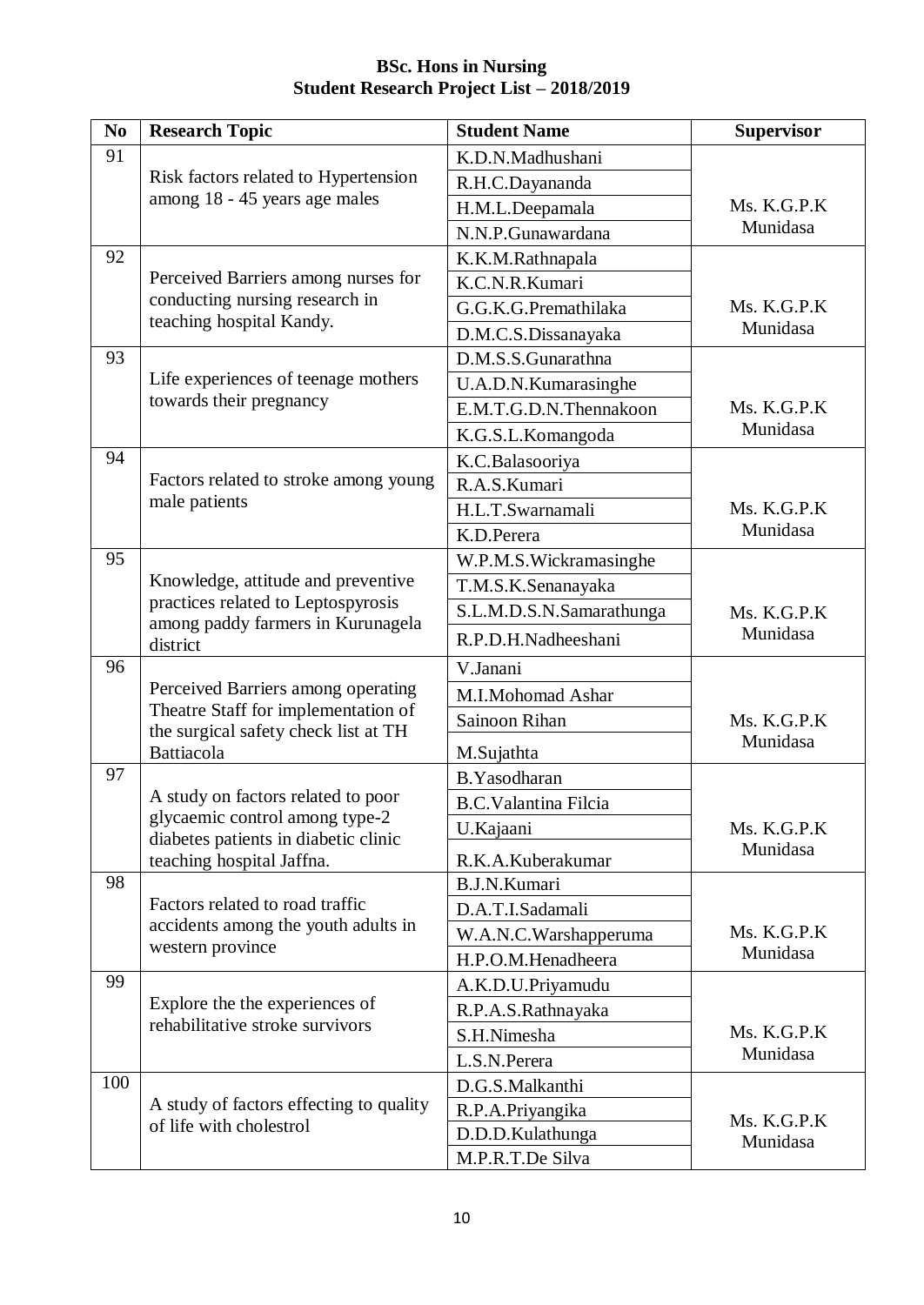| N <sub>0</sub> | <b>Research Topic</b>                                                        | <b>Student Name</b>    | <b>Supervisor</b>       |
|----------------|------------------------------------------------------------------------------|------------------------|-------------------------|
| 101            |                                                                              | H.M.C.J.Herath         |                         |
|                | Factors related to the delayed                                               | P.G.T.K.Senanayaka     |                         |
|                | presentation of Diabetic Mellitus                                            | K.M.C.Podimanike       | Ms. K.G.P.K             |
|                | Patients to the Diabetic retinopathy<br>Screening clinic                     | T.A.N.N.Gunarathna     | Munidasa                |
| 102            |                                                                              | Y.G.N. Wijesinghe      |                         |
|                |                                                                              | A.M.A.N.K.Jayawardana  |                         |
|                | Lived experiences of HIV patients                                            | K.N.Sewwandi           | Ms. K.G.P.K<br>Munidasa |
|                |                                                                              | S. Weerasinghe         |                         |
| 103            |                                                                              | P.B.J.K.Jayarathne     |                         |
|                | Knowledge, practices and experiences                                         | D.A.P.S. Wimalasiri    |                         |
|                | regarding menstruation among<br>adolescent school girls' of schools' in      | D.W.N.P.Wickramasinghe | Ms. K.G.P.K<br>Munidasa |
|                | Panadura educational division                                                | S.K.Wickramanayaka     |                         |
| 104            |                                                                              | M.L.Peduruarachchi     |                         |
|                | Exploration of life experiences of                                           | H.A.P.Madhushani       |                         |
|                | chronic kidney disease patient with<br>hemodialysis in Teaching Hospital     | M.I.Ismina             | Ms. K.G.P.K<br>Munidasa |
|                | Kandy                                                                        | H.S.A.K.Wathulanda     |                         |
| 105            |                                                                              | R.M.N.B.Rajapaksha     |                         |
|                | Experiences of the first time                                                | S.M.W.L.Senanayaka     | Ms. K.G.P.K             |
|                | hospitalized patients for the<br>endoscopy procedures                        | C.N.Wedagedara         | Munidasa                |
|                |                                                                              | M.N.C.Haq              |                         |
| 106            |                                                                              | P.M.A.Samarasekara     |                         |
|                | Patient's satisfaction toward nursing                                        | G.I.S.Senawirathna     | Ms. K.G.P.K             |
|                | care after orthopedic surgeries at<br>District General Hospital Matara.      | N.I.K. Welhenage       | Munidasa                |
|                |                                                                              | S.N.C.Nadeeshani       |                         |
| 107            |                                                                              | P.Aruni                |                         |
|                | Risk factors effecting oral cancer<br>among patient in Apeksha Hospital      | K.R.T.Dhamitha         | Ms. K.G.P.K             |
|                | Maharagama                                                                   | W.D.A.Nimali           | Munidasa                |
|                |                                                                              | S.M.S.D.Surasinghe     |                         |
| 108            |                                                                              | W.A.M.S.D.Abesinghe    |                         |
|                | <b>Factors realted to Cutaneous</b><br>Leishmaniasis in dermatology clinc at | H.T.Ilangasinghe       |                         |
|                | base hospital Thambuttegama                                                  | G.G.C.N.Sadareka       | Ms. K.G.P.K             |
|                |                                                                              | W.S.Nilmini            | Munidasa                |
| 109            |                                                                              | A.A.U.T.Rajapaksha     |                         |
|                | Study the Mother's Awareness of                                              | J.A.H.M.Tharangani     |                         |
|                | Burn injury Prevention and first aid                                         | R.A.M.M.B.Rajaguru     | Mr. N.S.K.M.            |
|                | for Burns in Children below twelve<br>years in MOH area, Wariyapola          | A.D.T.Senavirathna     | Liyanage                |
| 110            |                                                                              | D.G.L.Priyadarshani    |                         |
|                |                                                                              | V.R.Rajakaruna         |                         |
|                | $\sharp N/A$                                                                 | S.A.I.D.Siriwardhana   | Mr. N.S.K.M.            |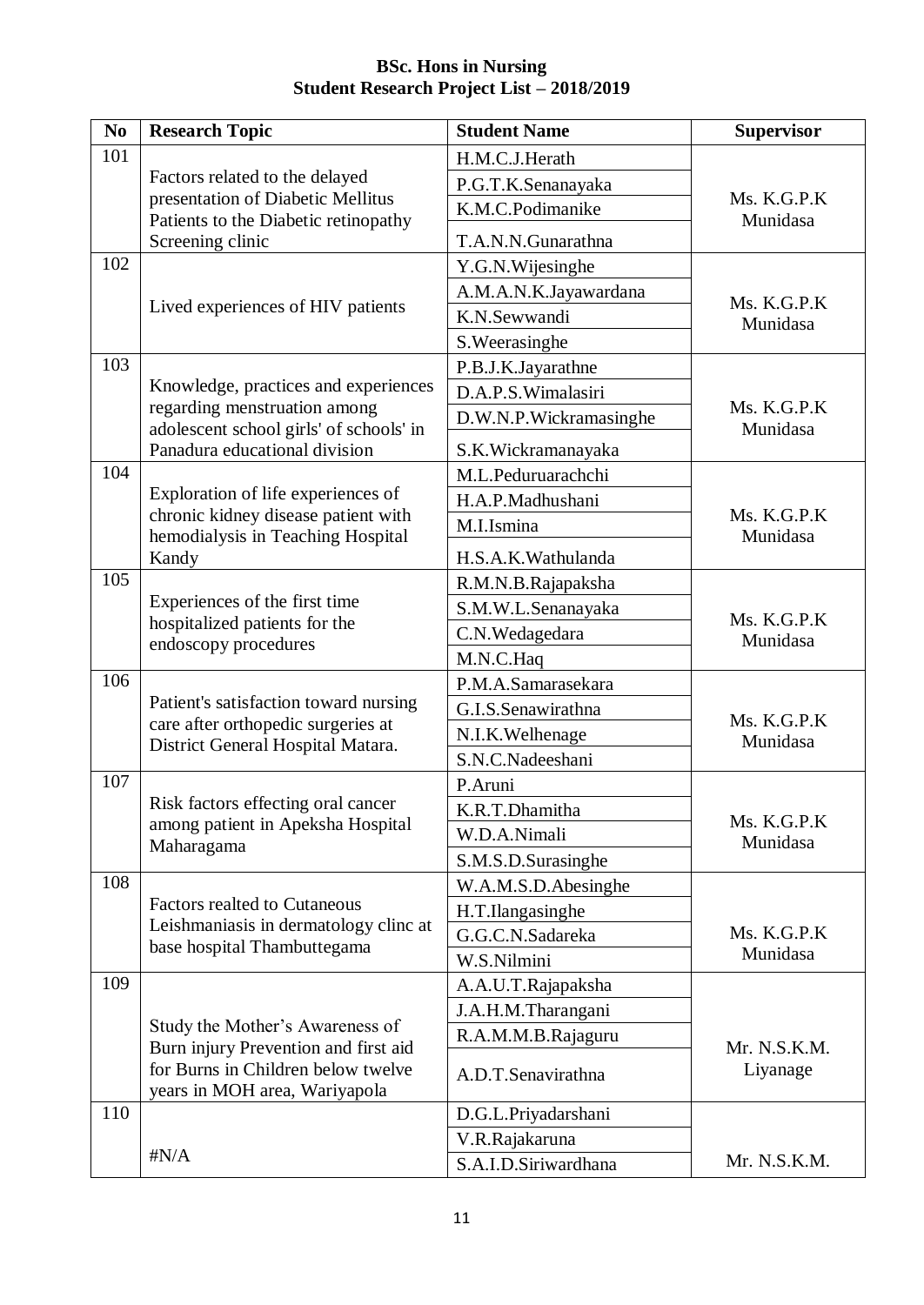| N <sub>0</sub> | <b>Research Topic</b>                                                                     | <b>Student Name</b>       | <b>Supervisor</b>        |
|----------------|-------------------------------------------------------------------------------------------|---------------------------|--------------------------|
|                |                                                                                           | M.B.S.D.Perera            | Liyanage                 |
| 111            |                                                                                           | H.W.S.Chathuranga         |                          |
|                |                                                                                           | K,S.M.koswatta            |                          |
|                | Nurses Knowledge of palliative care                                                       | W.G.M.m. Wijethilaka      | Mr. N.S.K.M.             |
|                | Hemas hospital wattala                                                                    | A.H.M.Hassan              | Liyanage                 |
| 112            |                                                                                           | K.A.H.K, Kasthuriarachchi |                          |
|                |                                                                                           | k.G.P.C.B.Dharmakeerthi   |                          |
|                | <b>Experience of Pregnant Women Who</b>                                                   | K.A.D.S.Gunawardhana      | Mr. N.S.K.M.             |
|                | Are Having Hyperemisis Gravidarum                                                         | S.A.T.S.Senanayaka        | Liyanage                 |
| 113            |                                                                                           | P.M.H.A. Pathiraja        |                          |
|                |                                                                                           | R.A.A.H. Randeni          |                          |
|                | Factors associated with intimate                                                          | M.S. Mallawarachchi       |                          |
|                | partner violence against women,<br>presented to Colombo North Teaching<br>Hospital Ragama | D.S.D. De Silva           | Mr. N.S.K.M.<br>Liyanage |
| 114            |                                                                                           | B.D.N. Karunarathna       |                          |
|                |                                                                                           | G.F.T. Kitchil            |                          |
|                | Life experiences of teenage mothers                                                       | E.M.P.H. Rathnayake       | Mr. N.S.K.M.             |
|                | towards their pregnancy                                                                   | M.G.A.I. Sanjeewani       | Liyanage                 |
| 115            |                                                                                           | P.L.S. Perera             |                          |
|                |                                                                                           | M.M.A.N. Perera           |                          |
|                | Examine the psychosocial and<br>economic impacts of thalasemia to the                     | R.M.S. Kumarihamy         | Mr. N.S.K.M.<br>Liyanage |
|                | family                                                                                    | M.B.D.N.L. Dissanayaka    |                          |
| 116            |                                                                                           | H.C. Samankumari          |                          |
|                |                                                                                           | R.Y.L. Ranaweera          |                          |
|                | Awareness of spinal cord injuries of                                                      | S.A.L.T. Vincent          | Mr. N.S.K.M.             |
|                | paraplegic patients on clean<br>intermittent catheterization                              | U.P. Maheshika            | Liyanage                 |
| 117            |                                                                                           | K.C.S. Kanthi             |                          |
|                |                                                                                           | <b>B.P.U.</b> Mendis      |                          |
|                | Knowledge, Attitude and Practices<br>regarding food care among patients                   | B.A.J.M. Bamunusinghe     | Mr. N.S.K.M.             |
|                | with type 2 Diabetic Mellitus                                                             | A.A.D.K.S. Ambepitiya     | Liyanage                 |
| 118            |                                                                                           | T.N. Maithripala          |                          |
|                |                                                                                           | M.A.N.S. mallawa          |                          |
|                | Factors influencing for administration<br>of vitamin A mega dose among care               | H.I.K. Hitige             | Mr. N.S.K.M.             |
|                | givers of Children between 6 - 59<br>months old at Kurunagela MOH area                    | D.I.T. Kumarage           | Liyanage                 |
| 119            |                                                                                           | W.W.S.S.K. Jinadasa       |                          |
|                | Identify stresses among kidney                                                            | D.M.M. Wickramasinghe     |                          |
|                | transplant patient in Srilanka                                                            | D.M.C.U.K. Dassanayake    | Mr. N.S.K.M.             |
|                |                                                                                           | T.P.G.W. Alwis            | Liyanage                 |
|                |                                                                                           |                           |                          |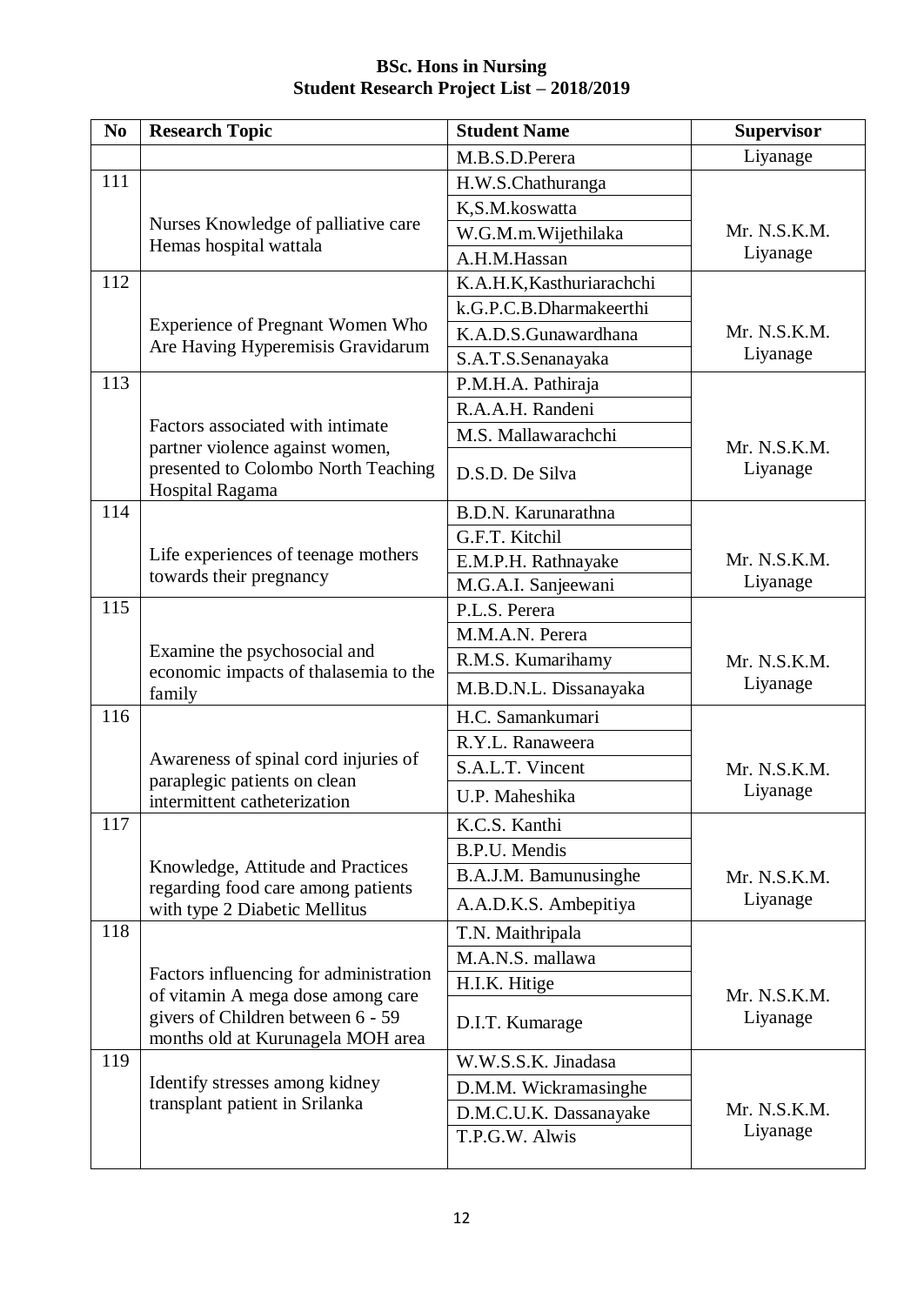| N <sub>0</sub> | <b>Research Topic</b>                                                                                                | <b>Student Name</b>      | <b>Supervisor</b>        |
|----------------|----------------------------------------------------------------------------------------------------------------------|--------------------------|--------------------------|
| 120            |                                                                                                                      | B.M.O. Dayanika          |                          |
|                | Primi Mothers experiences regarding<br>neonatal procedural pain in IV<br>cannulation                                 | N.L. Gnanadasa           | Mr. N.S.K.M.<br>Liyanage |
|                |                                                                                                                      | W.M.N.K. Kumari          |                          |
|                |                                                                                                                      | P.A.D. Pathirana         |                          |
| 121            | Factors affecting to early initiation of<br>breast feeding within first hour of the<br>birth among primipara mothers | W.A.D.M. Wickramanayake  | Mr. N.S.K.M.<br>Liyanage |
|                |                                                                                                                      | D.M.P.L.K. Dissanayake   |                          |
|                |                                                                                                                      | T.D.N.P. Jayasena        |                          |
|                |                                                                                                                      | Y.M.C. Samalatha         |                          |
| 122            | Awareness of food care management                                                                                    | J.W.P. Ukwattha          | Mr. N.S.K.M.<br>Liyanage |
|                |                                                                                                                      | A.M.R.S. Jayathilaka     |                          |
|                | among type 2 Diabetic patients who<br>attending to Diabetes clinics in PGH-                                          | E.M.C.P. Wijerathna      |                          |
|                | Kurunagela Srilanka                                                                                                  | H.A.N. Wijyanthi         |                          |
| 123            |                                                                                                                      | S. Kiritharan            |                          |
|                | A study on factors influencing                                                                                       | V. THivahar              |                          |
|                | continuing professional<br>development(CPD) among nurses in                                                          | V.Jalini                 | Mr. N.S.K.M.<br>Liyanage |
|                | Teaching Hospital Jaffna                                                                                             | V. Inthuja               |                          |
| 124            |                                                                                                                      | D.W.R.S.L. Waidyathilaka | Mr. N.S.K.M.<br>Liyanage |
|                | Factors contributing for re-                                                                                         | U.G.N.C. Wijesinghe      |                          |
|                | hospitalization for post kidney                                                                                      | G.V.G.G.B. Godawela      |                          |
|                | transplanted patients in Teaching<br>Hospital Kandy                                                                  | P.B.R.A.T.K. Nawarathne  |                          |
| 125            |                                                                                                                      | M.G.M.M.I. Manawelage    |                          |
|                | The efffects of alcholism to the alchol                                                                              | J.M.N.S.K. Senevirathna  |                          |
|                | addicted person's family                                                                                             | M.R.S.M. Rathubadnge     | Mr. N.S.K.M.<br>Liyanage |
|                |                                                                                                                      | K.M.J.M. Nawarathna      |                          |
| 126            | Study of nurses knowledge and                                                                                        | S.C.G.M.M. Senanayaka    | Mr. N.S.K.M.<br>Liyanage |
|                |                                                                                                                      | D.M.S.D. Priyadarshani   |                          |
|                | practice of prevention central venous<br>cathetre related infections                                                 | D.M.I.Vinodani           |                          |
|                |                                                                                                                      | E.A.I.J. Edirisinghe     |                          |
| 127            | Exploration of coping strategies of<br>colorectal cancers after diagnosed                                            | D.G.C.V. Samarasinghe    |                          |
|                |                                                                                                                      | A.G.S.N. Premathilake    | Mr. N.S.K.M.<br>Liyanage |
|                |                                                                                                                      | W.G.A.R. Gunasena        |                          |
|                |                                                                                                                      | R.M.M. Rathnayake        |                          |
| 128            | Patient behavioral and psychological<br>changes after major lower limb<br>amputation in CNTH Ragama<br>Srilanka      | K.P.A.M. Pathirana       | Mr. N.S.K.M.<br>Liyanage |
|                |                                                                                                                      | N.W.J.A. Lakshika        |                          |
|                |                                                                                                                      | M.R.M. Fernando          |                          |
|                |                                                                                                                      | N.A. Premathilaka        |                          |
| 129            | An exploration of the impacts on<br>mothers with long term hospitalized<br>children                                  | D.A. Wijenayaka          |                          |
|                |                                                                                                                      | W.D.C. Lakmali           | Mr. N.S.K.M.<br>Liyanage |
|                |                                                                                                                      | G.V.P.M. Sirisena        |                          |
|                |                                                                                                                      | N.S. Sanjeewani          |                          |